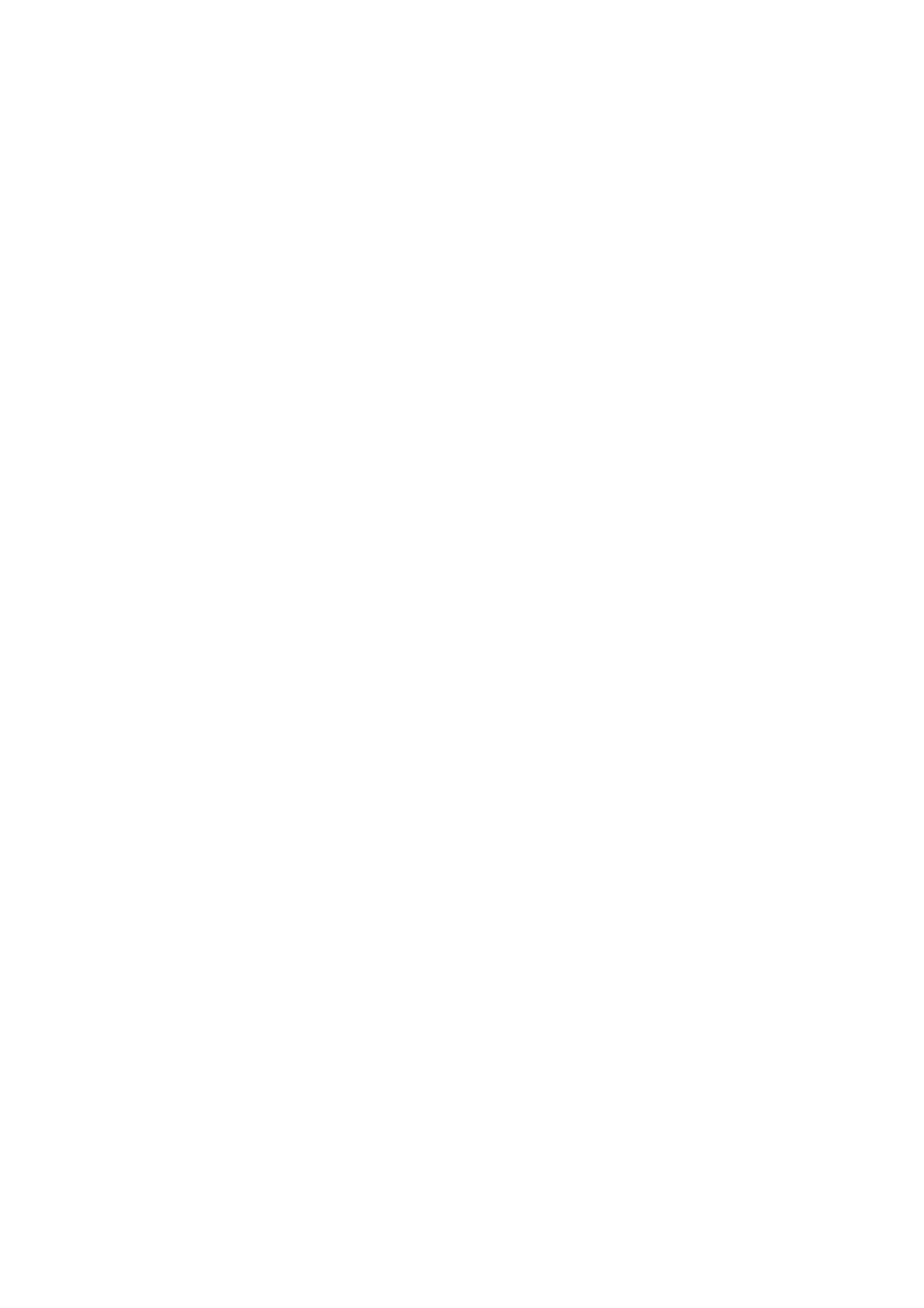# **PART I**

### **A. General Background Information**

*1. How is your country positioned within the franmework of the European Union (EU)<sup>1</sup> policies and legislation specifically in terms of rural territory?*

When it comes to EU's rural development policies, most significant is the Council Regulation (EC) No. 1698/2005 in which the guidelines for EU's rural development policy for 2007 to 2013 are set.

In Finland, this Regulation is implemented as development programs for 2007−2013. There are two development programs: one for Åland (approved December 13th 2007) and another for the mainland of Finland (approved August 10th,  $2007$ ).<sup>2</sup>

Nor the mainland of Finland or Åland are regions eligible under the Convergence Objective specified in the Regulation. Neither are they part of the phasing-out system included when Convergence Objective was adapted<sup>3</sup>. Thus Finland is not able to benefit from the Cohesion Fund.

Eastern part of Finland is eligible for transitional assistance under the Competitiveness and Employment objective.

# *2. Is your country participating in other modes in European regional cooperation – if not European, which other geographical entities?*

Due to the geographical realities, regional cooperation modes Finland has joined include often countries outside European Union and / or non-European countries. Cross-border, transnational and interregional cooperation Finland has joined include the following.

The first operational programme Finland participates is 'Central Baltic' – other countries included are Estonia, Latvia and Sweden. Programme is mostly funded by European Regional Development Fund (ERDF). The Programme is focused on economical competitiveness and innovativeness and forming societies involved attractive and dynamic. ´Central Baltic´-programme is part of the traditional Baltic region cooperation.

There is also a transnational cooperation programme of the Baltic Sea countries, ´Baltic Sea Region Programme 2007−2013´. This programme

 $<sup>1</sup>$  Or the European Economic Area (EEA).</sup>

 $2$  In the Finnish context one must pay attention to the position of Ahvenanmaa, which is an autonomous area situated at the western archipelago of Finland. Before currently ongoing period there were six separate development programs.

<sup>&</sup>lt;sup>3</sup> This phasing-out system was granted to those regions which would have been eligible for funding under the Convergence Objective if the threshold of 75% of GDP had been calculated for the EU at 15 and not at 25.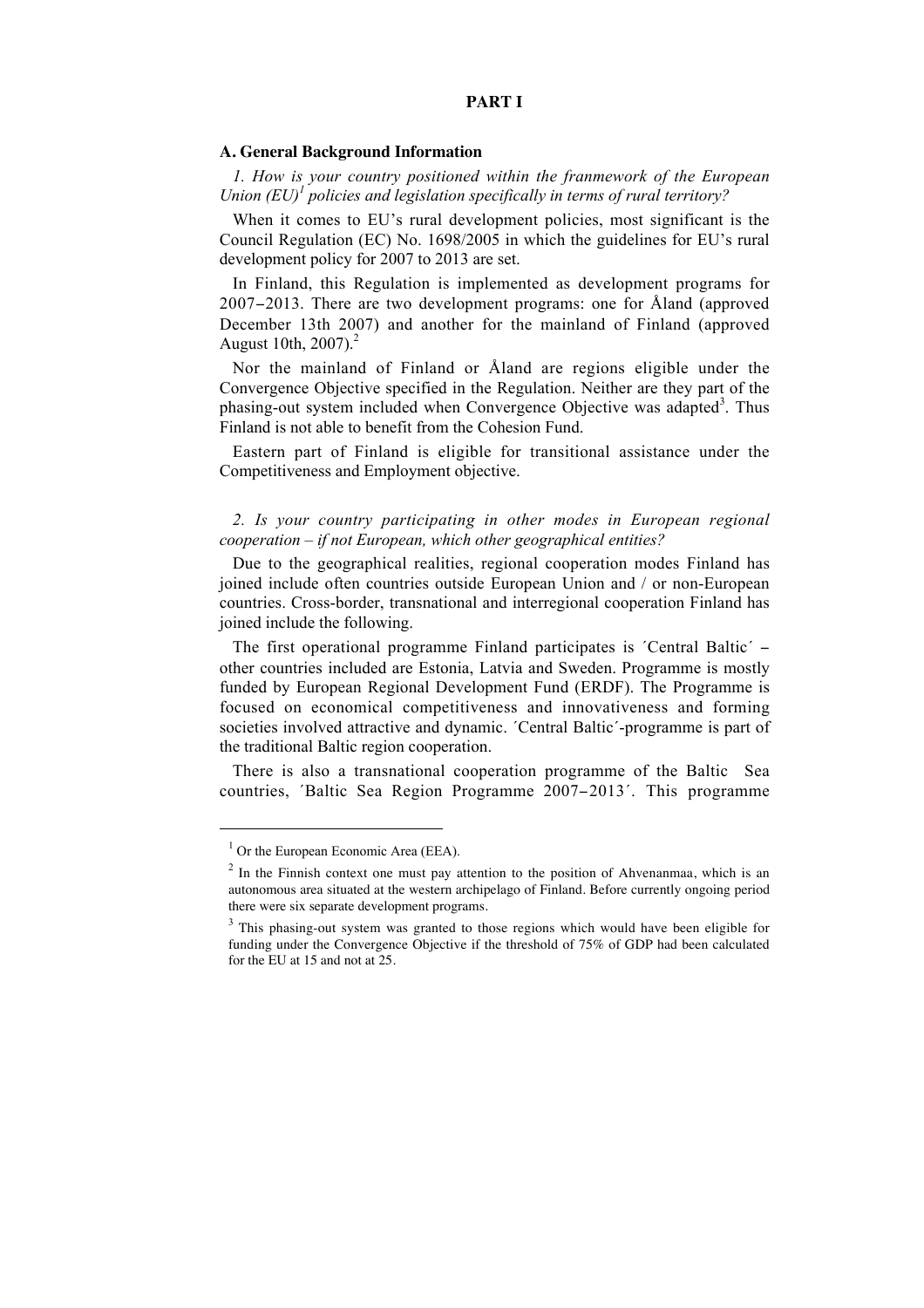includes all the coastline countries of the Baltic Sea. Funding from the Union comes not only from the ERDF but also from the European Neighbourhood and Partnership Instrument (ENPI) – latter for the patricipation of non-EU member state countries ie. Belarus and Russia<sup>4</sup>. The main aims of this programme are management of the Baltic Sea as a common resource, promoting attractice and competitive regions, fostering innovation and improving accessibility.

The second operational programme Finland has joined, along with Sweden and Norway is ´Botnia − Atlantica´. Half of the funding for this programme comes from the ERDF. The main priorities of the programme are collaboration structures and growth through collaboration. One aim of the programme − strenghtening the cultural ties of partners – continues the old tradition of collaboration between the countries of Scandinavia.

Third operational programme, ´North´, includes the same countries as the previous one and is also partly funded by the ERDF. The priorities of this programme are economical development of the area, reseach and education, regional functionality and identity. Strengthening the Sami culture is also part of this programme.

Fourth operation programme, ´Northern Periphery´, includes parts of Ireland, Finland, Sweden and United Kingdom. Northern Finland, Eastern Finland and Middle Finland are included in this programme, which is mostly funded by ERDF. Aims of the programme are promoting innovativeness and competitiveness and improving sustainable development of natural resources.

Finland is part of the Northern Dimension (ND). The ND is a cooperation instrument between four equal partners: the EU, Russia, Norway and Iceland. The ND covers North-West Russia, the Baltic Sea and the Arctic regions<sup>5</sup>. During Finland's EU Precidency in 2008, the ND became a common policy of four equal partners. One of the partnership that form the ND is the Northern Dimension Environmental Partnership.

*3. Constitutional conditions for rural businesses. Are there constitutional rights safeguarding freedom of rural activities – what are the suppositions for this (ownership of land, land resources)?*

The constitution of Finland grants everybody the right to work and freedom to engage in commercial activity<sup>6</sup>. 'Commercial activitity' is interpreted broadly, including all the ways for one to earn ones living: in the Finnish text of the

<sup>&</sup>lt;sup>4</sup> Norway is providing its own funding.

<sup>&</sup>lt;sup>5</sup> The Barents region included.

 $6$  The Constitution of Finland, 18  $\S$ .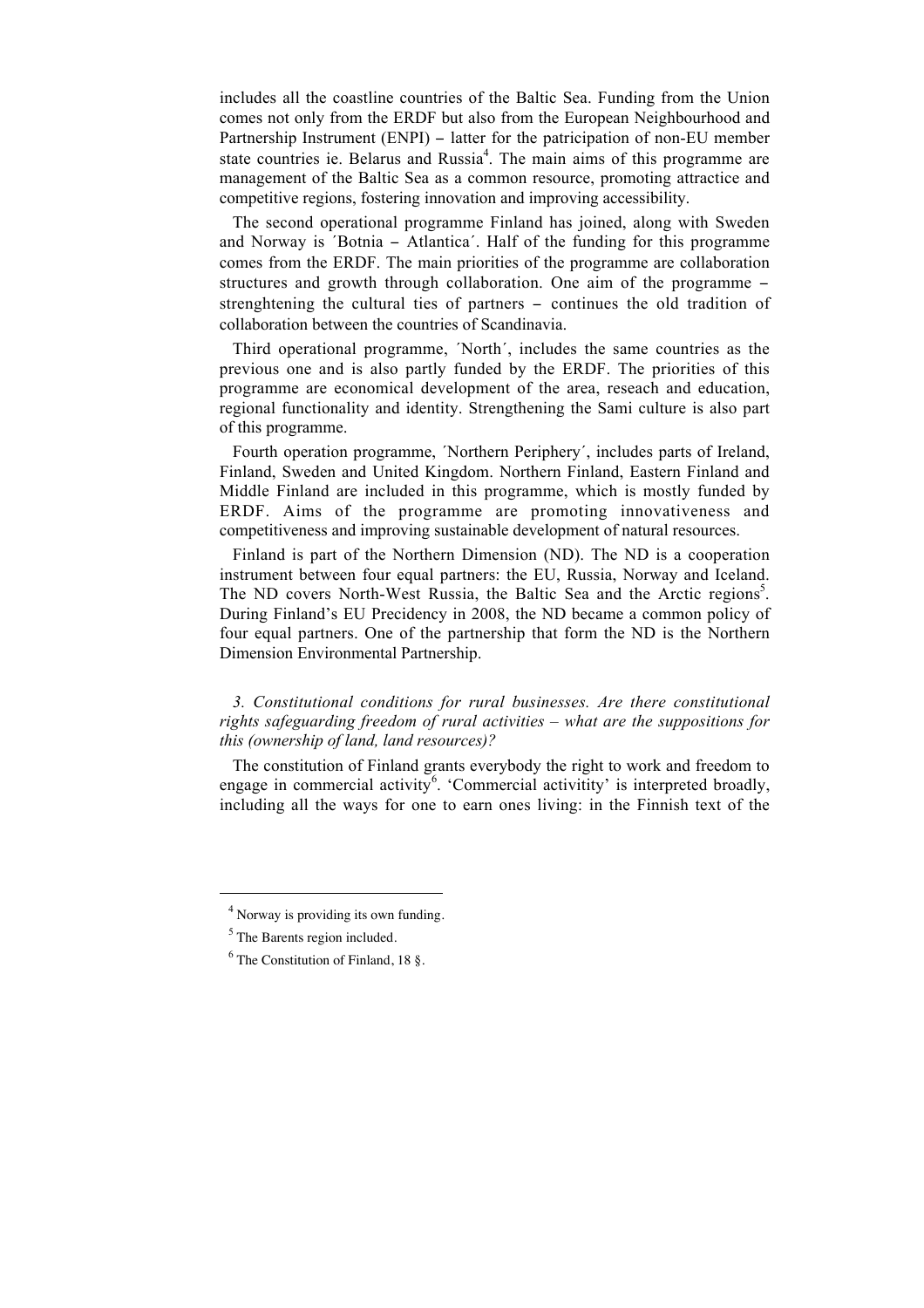Constitution it states "…right to earn a living with any work, profession or livelihood according to ones choise".<sup>7</sup>

Also the Constitution-based protection of property has been used as an argument to safeguard the freedom of rural activities $\delta$ . The restrictions to the usage of ones property must be enacted in an Act. The protection of property is nevertheless unrestricted in a meaning that all kinds of usage would be protected by the Constitution. There has been environmental law recearch on the paradigm of unresticted ownership rights in Finnish law and the flaws in this paradigm.

When it comes to protection of property, the ownership of the land is the key factor. In the wide interpretation material the Constitutional Law Committee<sup>9</sup> has produced the ownership has been given rather broad meaning: all the rights that can have economical value are included. Thus, protection of property extends to restricted land use rights, rented areas etc.

One more section of the Constitution affects the rural activities: everyone's responsibility for the environment.<sup>10</sup> This responsibility is not restricted to the ownership of the land or limited land use rights, but is laid to everyone. The scope of this responsibility is yet somewhat vague, since the Constitution was enacted year 2000 and case law of the section still waits to be given.<sup>11</sup>

### *4. Is there a planning or allocation system for agriculturally suitable areas?*

The land use planning system in Finland consists of three levels. The two most precise plans − local detailed plans and local master plans − are applied to urban areas only. The most general ones − regional land use plans − include also agriculturally suitable areas. The system is hierarchical: higher level plans steer lower plans.

There is also national level in the land use planning. These national land use guidelines are approved by Counsil of State. The national land use guidelines are not actually part of the land use planning system but they should be taken into account when making decisions on land use at the regional or local level.

<sup>&</sup>lt;sup>7</sup> The Constitution of Finland, 18.1 §. Attention can be paid to the way this paragraph is formulated. Finland has adopted the civil law legal system instead of common law system. With it comes the understanding that all the words in legal texts are meaningful and synonyms are not used just to be on the safe side. It can be interpreted that since the synonyms are used in this paragraph there has been an attenpt to pay attention to the various ways of earning a living.

 $8$  The Constitution of Finland, 15  $\S$ .

<sup>9</sup> Finland lacks a separate Constitutional Law Court. The Constitutional Law Committee of the Parliament uses the same kind of interpretative power than the Constitutional Law Courts elsewhere.

 $10$  The Constitution of Finland, 20 §.

 $11$  The human rights sections of the Constitution reality date back to the reform which came to force in 1995.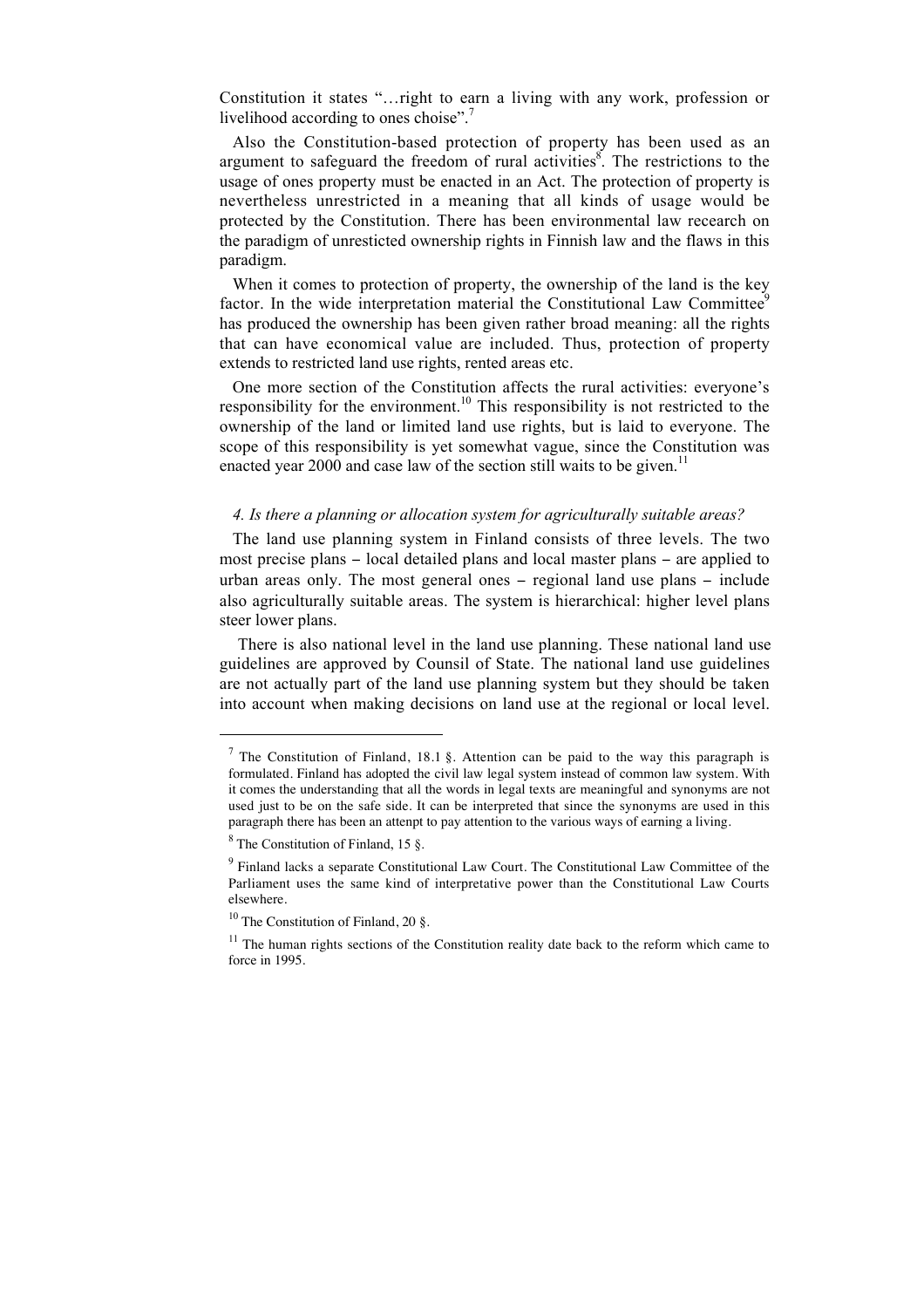Issues of national importance are thus filtered into the more precise plannig levels: aims such as economically and ecologically sustainable development and favourable living environment are considered in the national land use guidelines. The national land use guidelines are implemented mainly by the regional land use plans − which then again affect on local planning. The regional land use plans are thus the level of planning system that can have an impact on the acriculturally suitable areas.

## *5. Describe briefly the system of authorities and courts which are decisive for matters of rural territory issues.*

When it comes to rural territory issues, different kinds of financial support play significant role. Regardless the normative background − are the subsidies based on the EU-level decision or decided on the national level − the decisionmaking on the financial support is made in two instances. The local agricultural offices on the community level decise part of the applications for the financial subsidies. On the regional level, the Centres for Economic Development, Transport and the Environment make decisions concerning the economic issues of rural territory.

The civil and criminal cases concerning also rural territory issues are brought first to the district courts. Normally one can appeal from the district court to the courts of appeal, then to the Supreme Court − provided that the Supreme Court grants leave to appeal.

The decisions made by the public authorities can be brought to the administrative courts. The decisions of the administrative courts can be appealed to the Supreme Administrative Courts.<sup>12</sup>

### **B. Rural Territory and Land Use**

*6. Is there a legal definition of rural territory in the legislation? If not, is there a political content of this concept and in what connections is it used?*

The closest translation of the term 'rural territory' is in Finnish *hajaasutusalue*. It refers to an area of dispersed settlement, an area that is scarcely populated, and in which farmsteads are scattered throughout the area. Population density in the areas of dispersed settlements vary being greater close to the urban areas and lesser in distant areas. Nucleated villages as a class of settlement do not exists in Finland.

Above mentioned term is used in several part of the legislation, from the Mail Service  $Act^{13}$  to the Waste  $Act^{14}$  and Act on the Supporting of Water Supply

 $12$  The precondition of granting the leave to appeal is needed in some areas of the jurisdiction of the Supreme Administrative Court.

<sup>13</sup> 313/2001.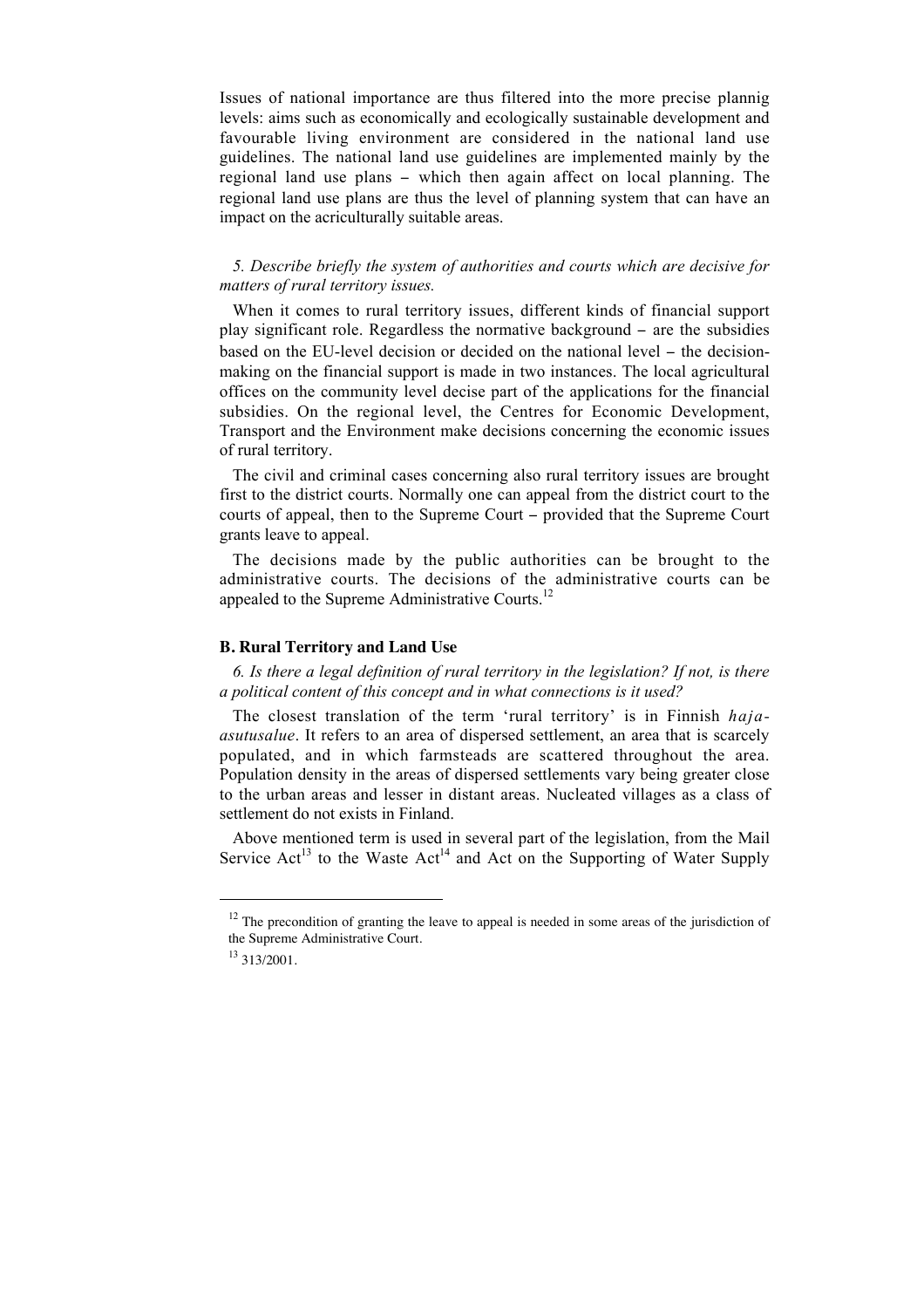and Sewerage<sup>15</sup>. Nevertheless, the term is not defined when used in these acts − it is used in its common language meaning. Thus it could be said that there is a political contect of the concept, but not a normative one.

Recently especially the wastewater treatment in rural areas has been in the limelight of legislative procedures<sup>16</sup>. As elsewhere in the legislation, the term *haja-asutus* is commonly used and not defined. If any way, dispersed settlement is defined exclusively: paraghraps on dispersed settlement apply to all the areas that are not mentioned in other paragraphs.

*7. Do you feel that agricultural practices and forestry should have a safeguard against environmentally based intervention – or should these practices have the same environmental position as any other operation or activity?*

The mentioned attititude has strongly been present in Finnish political discourse and legislation. When the Ministry of Environment was formed in the 1980's one of the main concerns expressed was that environmentally based intervention was not needed in certain issues, these being especially rural activities. This attitude can be accounted for the fact that until the 1960's most of the Finns gained their livelihoods from the primary production.

In recent decades the attitude has changed. The weight of this change yet waits to be seen, but the environmental impacts agriculture, forestry and other rural activities have have in recent years been taken into discussion. Thus the economical and social shift Finland has ungergone has had its impact on the position environmental concerns have in rural issues.

*8. General structure of land use planning: does it cover all areas (cities, countryside), is there a sectoral approach (agriculture, forestry, nature conservation etc.)?*

Land use planning as descriped in answer n:o 4 covers generally all areas. The substantial difference is made with the preciseness of the plans: the more detailed the plan, the more urban area it covers. Thus regional land use plans cover also rural areas, local detailed plans and local master plans apply only to urban sites. National land use guidelines apply also to the rural areas, even though these are not exactly part of the land use planning.

<sup>14</sup> 1072/1993.

 $15\,686/2004$ .

<sup>&</sup>lt;sup>16</sup> The main concern in the issue on wastewater treatment are the houses not connected to centralised seweraged systems − some 20 % of Finns live in areas concerned. It is said that the phosphorus loads in wastewater from rural homes contribute considerably to the eutrophication of rivers, lakes and the sea. In more detail see Government Decree on Treating Domestic Wastewater in Areas Outside Sewer Networks, (542/2003).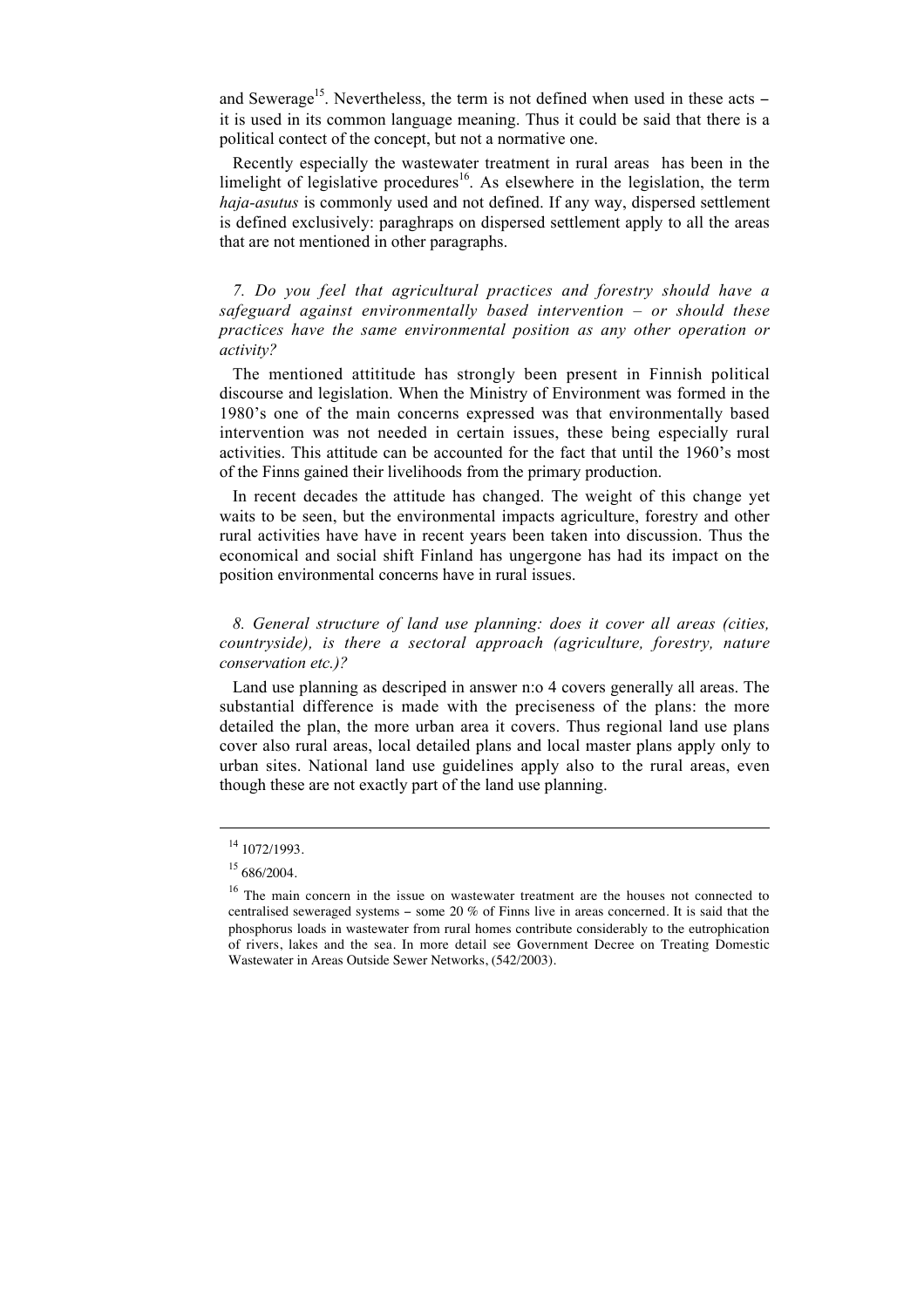Thus formally there is no sectoral approach in land use planning. Nonetheless, one form of regional land use plans can function similarly as sectoral land use planning. Regional land use plans can be drafted in three forms (see more on this in answer n:o 10). The most precise of these, sub-regional land use plans, can be drafted to cover certain coherent areas, for example river systems. It can be said that these sub-regional land use plans can be drafted on sectoral basis and thus have similarities wth sectoral land use planning even though formally planning is still general.

### **C. Position of Agricultural Units**

#### *9. In terms of property law, what is the position of agricultural units?*

When it comes to property law, agricultural units are registered as real estates. Similarly as in common law countries, real estate includes the land and such improvements to the land that are immovable. In Finnish real estate law also the appurtenances are included in the concept of real estate. Thus agricultural units as real estates include the land − meaning the soil and the growth it gives − the buildings on it, machinery, rods, canals and also the keys to the buildings, ladders to the roof and so on.

### *10. In terms of land use planning, how are agricultural areas identified?*

In land use planning − as described in the answer n:o 4 − agricultural areas belong to the scope of the regional land use plans and national land use guidelines. The regional land use plans can be drafted in three forms: they can be (a) *comprehensive* covering all major planning issues in the area, (b) *phased* covering certain specific planning issues during each planning phase or (c) *subregional* covering smaller sub-regions or coherent areas, e.g. river systems.

Among things to be considered in regional land use plans are ecological sustainability of the actions planned and needs of economical activity in the area. Both of these aims require paying attention the agricultural areas. E.g. when it comes to ecological sustainability the condition of water recources must be considered in land use planning. Similarly, agricultural units are part of the economical structure of the area and thus their needs must be met in the regional land use plans. At the simplest this means that in the planning the vitality of the agricultural entities is not unnecessarily restricted.

In regional land use plans, areas suitable for agriculture are not separately identified. Nevertheless, special development areas can be specified. One form of the special development area are the rural development areas. In this type of area the need for development occurs from the needs of agricultural activities. Thus agricultural activities and their challenges can be met in this phase of land use planning.

National land use guidelines are drafted in such a small scale that agricultural areas are not separetely identified into the guidelines.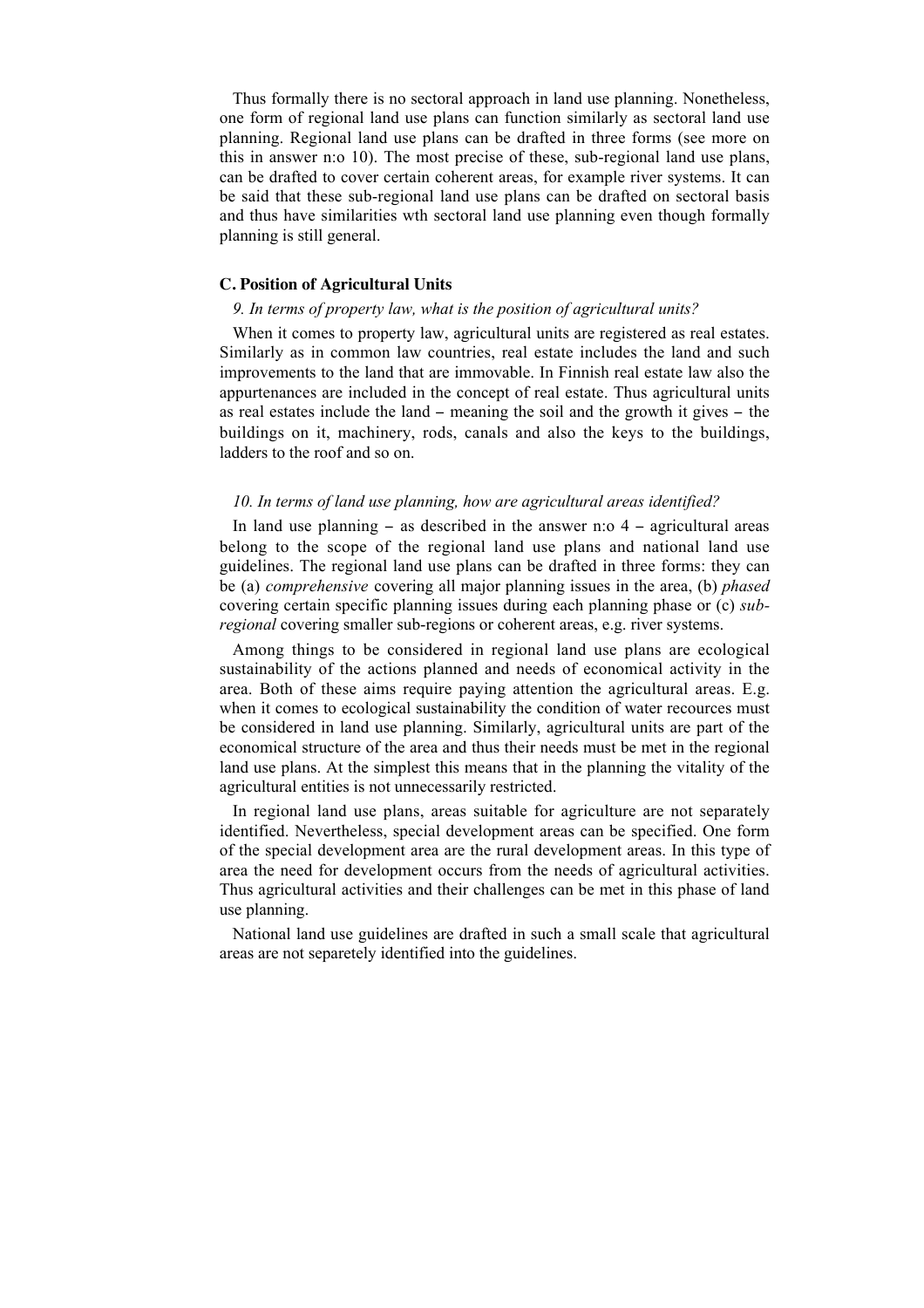## *11. What law is regulating lease of agricultural land? Are there specific rules on rural lease?*

Lease of land in Finland is regulated by the Land Lease Act (258/1966). Lease of agricultural land belongs as well to the scope of this Act. According to the preparational material of the Act the land lease is meant to be a supplementary method of arranging land use for farming and forestry and supposed to stay subsidiar to ownership-based land use.

According to Land Lease Act the rent can be a fixed-term contract or made for the time being. Contracts made 'for good' or 'for life' are not accepted as land lease contracts. The meaning of the contract must be assigning the land with all the property rights to the tenant farmer – right merely to harvest or take land does not qualify as land lease contract.

### *12. Under the CAP subsidy regime, how is the relationship between land lord and tenant regulated?*

Implementing the CAP subsidy regime has been and is rather a difficult task for the national politics. In the ongoing CAP reformation process the different options have naturally different effects on the relationship between landlord and tenant.

Currently in the CAP subsidy regime the right of the subsidy is confirmed to the tenant. It also stays with the tenant after the lease period is ended unless otherwise is agreed on the contract. This has been seen as unfair, albeit the subsidy right remaining to the tenant can be hindered with a simple clause in the lease contract.

Just recently, in February 2011, Land Lease Act was amended to better meet the challenges of the subsidy system as a whole.<sup>17</sup> The longest possible lease period was lenghtened in a such way that the Land Lease Act would not form an obstacle for the granting of some subsidies. These have been especially some long-term, decoupled investment subsidies that have not been able to be granted to the tenant due to the shortness of the lease contract. The subsidy granted for establishing wetland areas was an example of these.

<sup>17</sup> 1140/2010.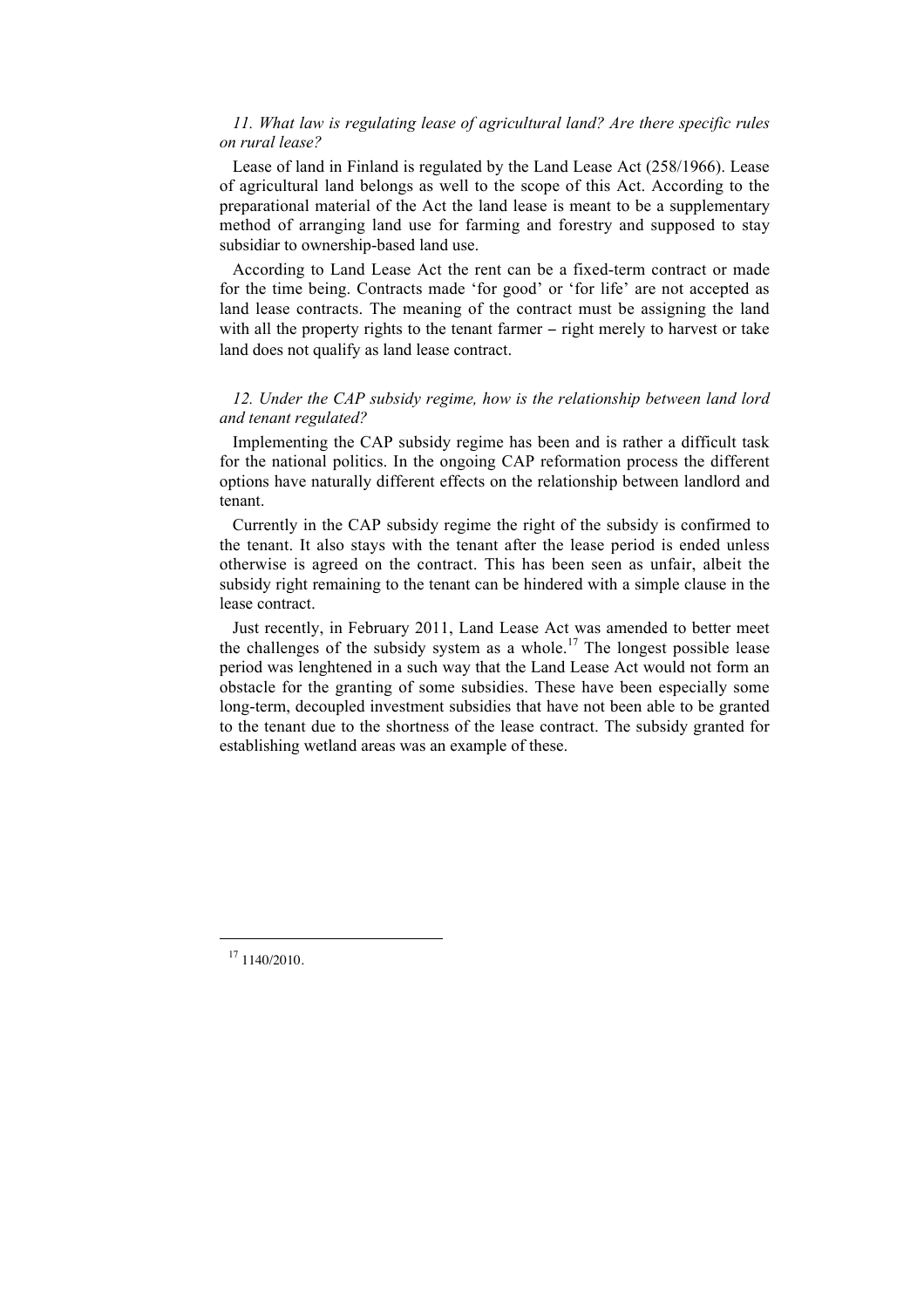# **PART II**

#### **A. Rural Business Law**

 $\overline{a}$ 

### *13. Are there political instruments for the development of rural areas?*

Developing the rural areas has for long been a priority in Finnish political life: the branch of politics is called regional politics. The implementations of the politics mean decentralizing administration and higher education units from urban Finland to regional centres, granting benefits to projects vitalizing regional activities etc.

One of Finnish political parties is established especially for the needs of rural areas. This Centre Party has had and still has an impact in Finnish politics: until the election of 2011 it was a coalition partner<sup>18</sup>. Thus the rural development was a focus in the lastest government platform. Mainly via this party the issues of rural development have been funneled to the political reality and legislation.

## *14. Is rural development part of your country´s regional development programmes?*

As a conclusion from the answer n:o 13, regional development programs in Finland include rural development. Regional development includes also other aspects but the vitality of agriculture and forestry is one main theme in this part of the national politics.

The currently running regional development program is called The Rural Development Program for Mainland Finland 2007−2013. There is a parallel program for the autonomous island, Åland, for the same period of time. Previously there has been six separate programmes in the same field. Since the minor status of Åland only the mainland of Finland is covered here.

In the Rural Development Program, the aims of the development of the regions is divided in three. Aims are to maintain the viability and vitality of rural regions, enhance the state of the environment and ensure that renewable natural resources are used sustainably. The aims are pursued by dividing practical measures into four main axes: (1) adding competitiveness of agricultural and forestry sector, (2) improving the environment of the countryside (3) improving the quality of life in the rural areas and the diversification of the rural economy and (4) supporting Leader activities.

The Program is meant to provide a wide range of opportunities for different ways of developing the rural areas.

<sup>&</sup>lt;sup>18</sup> Writing this the government negotiations after parliamentary elections in April 2011 are still ongoing.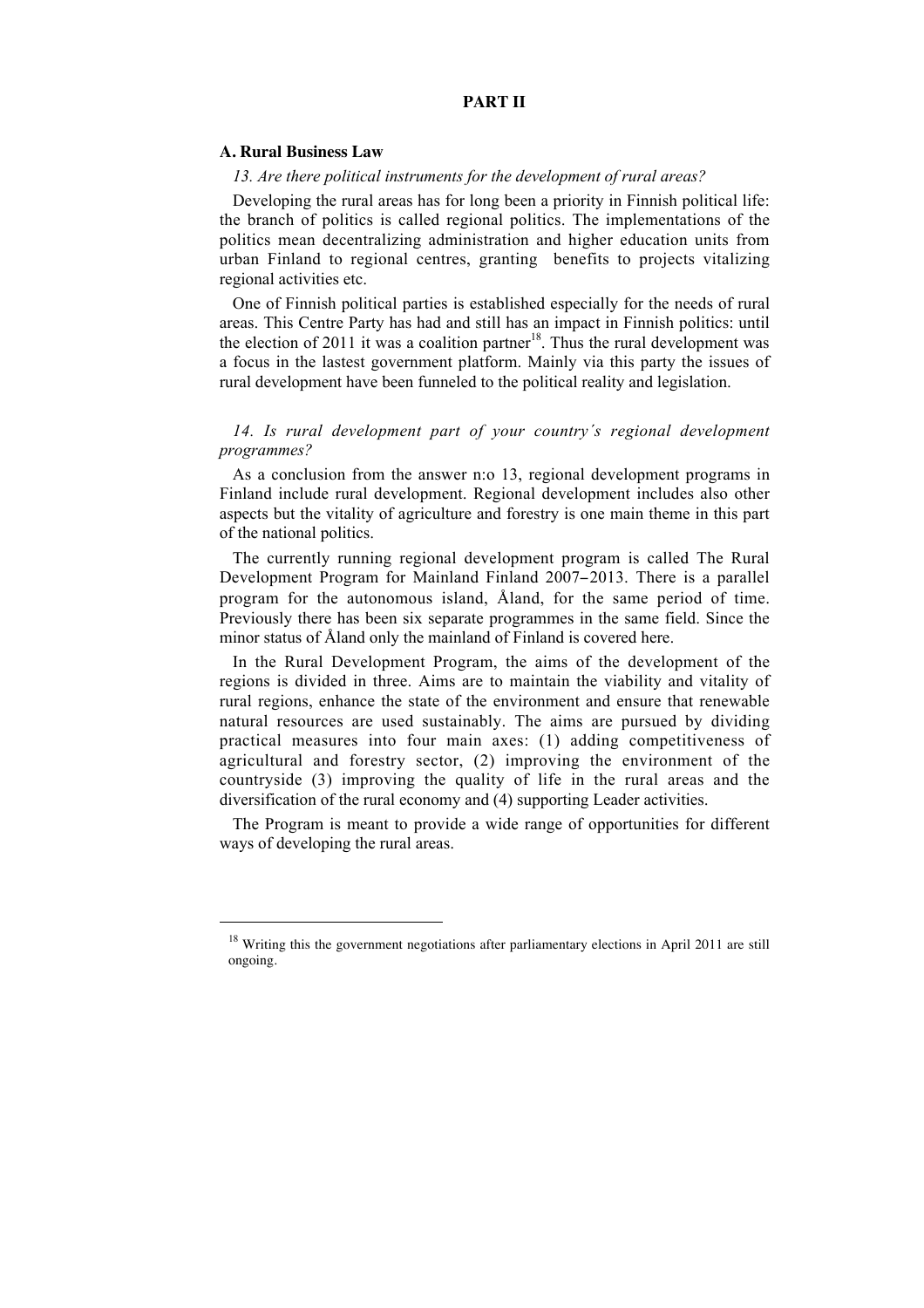## *15. In scarcely settled regions, are there specific models for supporting viability of villages and population?*

Supporting viability of scarcely settled regions is done via the Rural Development Program described in answer n:o 14. Especially the third axe of the Programme, improving the quality of life in the rural areas, adds to the vitality of the scarcely settled regions. This axe includes the diversification and development of non-agricultural livelihoods in farms and other rural-microenterprises, development of rural tourism and development of rural services and villages.

### *16. Is sustainability an objective for land use planning in rural areas?*

Sustainability is an objective for land use planning in rural areas. As can be seen from the answers n:o 4 and 10, in regional land use plans ecolocigally sustainable land use patterns should be one of the considerations incorporated in the regional land use plans.

### **B. Nature Conservation and Rural Business**

*17. Nature conservation areas are often created on state-owned land. In your country, can agricultural land or other land in economic rural use be taken for conservation purposes?*

Regarding forestry, taking the forests of southern Finland into concervation purposes is organized via METSO program. The program gives landowners a variety of possibilities to give their forests to concervation purposes. The initiation for attending the program comes always from the landowner's side. There is also an option to give the land for conservation purposes with a fixedterm contract.

Actually *taking* land, in use for agriculture or forestry, for concervation purpose is possible when a nature concervation site is established. These processes are arranged in Nature Concervation Act and Wilderness Act. Nature concervation areas are found according concervation aims laid down in seven nature concervation programs given by the Council of State. Wilderness areas established according to Wilderness Act are mainly situated in northern Finland.

Almost all, 98 %, of the land in nature concervation areas is state-owned. Areas owned by private persons or corporations will either be bought by the state − the value is evaluated according to so called market price − or the landowner stays as an owner and state compensates the lost value the usage limitations cause.

Peat production is a Finnish peculiarity and falls into the category of other land in economic rural use. In peat production, peat harvested out of mire is used for energy production. Conservating mires and peat production collide since mire once used for the peat production is no longer eligible for nature conservation purposes.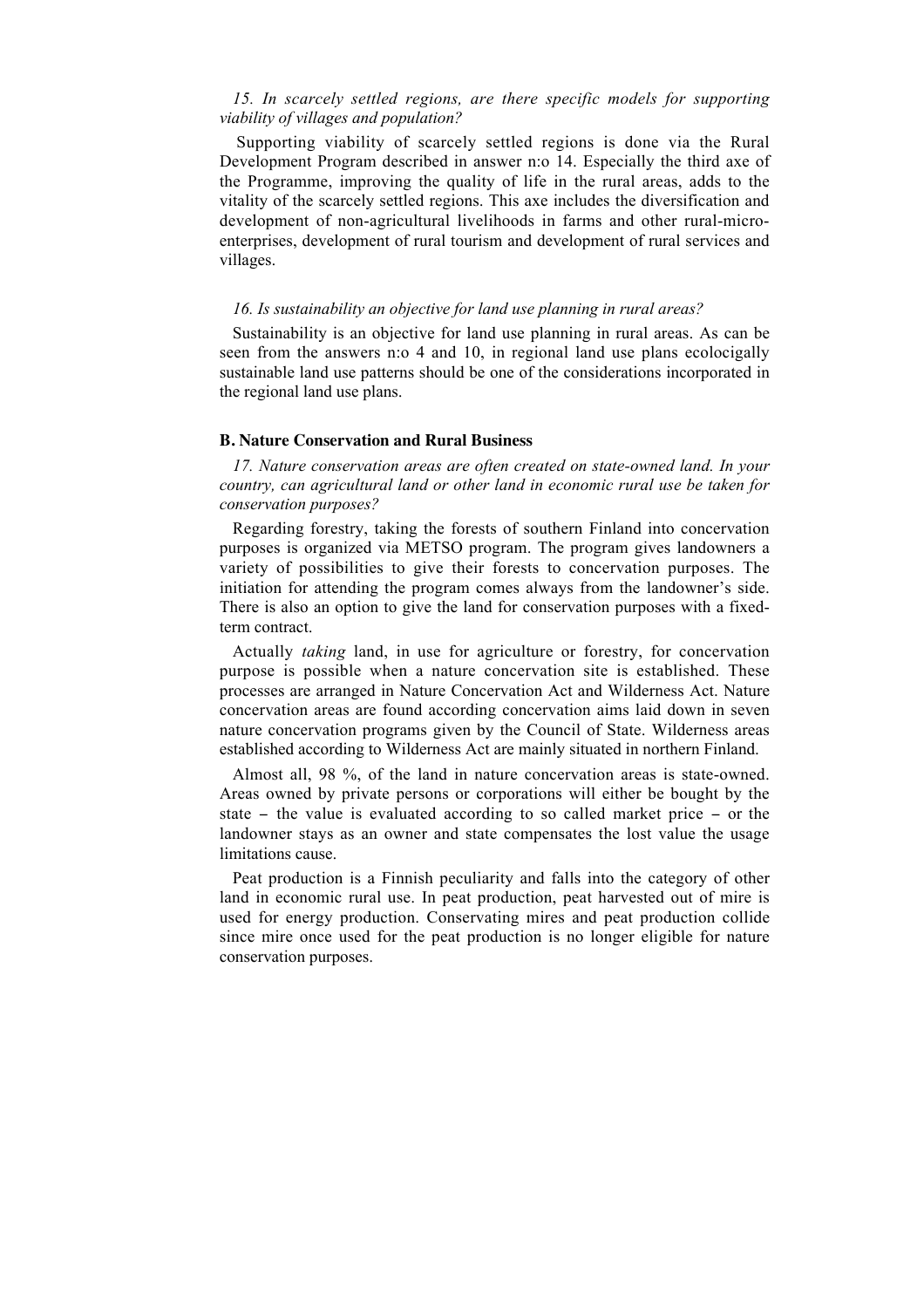In these cases the interest of nature conservation has been taken into consideration in advance. In national land use guidelines, which oblige drafting of the regional land use plans<sup>19</sup>, this discrepancy has been stated. It is required that in regional land use plans the needs of nature conservation and peat production are reconciliated.

In early 2011, proposition for Finnish National Strategy for Mires and Peatlands was given. One aim of the Strategy is to come into conclusion between the needs of nature concervation and peat production.<sup>20</sup>

*18. Old villages often have a cultural value which may invite for tourism and other new business. Has this approach relevance for your regional policies or land use planning?*

Nucleated villages are not the class of settlement in Finnish rural areas. In Finland the class of settlement in the scarcely populated rural areas is dispersed settlement. This means that the settlement in the rural areas do not form neat villages, but farmsteads are scattered throughout the area.

Naturally community centres form more nucleated areas of settlement. In most cases the community centres are too young to possess significant cultural value.

When it comes to the exceptions – nucleated villages or community centres of cultural value − built environment can be protected. The preservation of valuable landscapes and buildings is mainly ensured through local authority planning decisions. The legal framework for the planning as described in answers n:o 4 and 10 is Land Use and Building  $Act^{2\overline{1}}$ . Culturally or historically significant buildings and built-up areas may also be protected under the Act on Protection Built Heritage<sup>22</sup>. The latter one is applied if protection under Land Use and Building Act is not possible.

*19. Tourism in natural areas may affect and harm natural values but bring improvement for local economies. What kind of balancing instruments does your system provide for?*

Balancing system between the needs of tourism and the protection of natural values is mainly established by protection of nature or cultural heritage. Also land use planning system can be used to reconciliate between the needs of

 $19$  See answers n:o 4 and 10 on the land use planning system in general.

<sup>&</sup>lt;sup>20</sup> The proposition was heavily criticized already before publishing. Afterwards the Finnish Association for Nature Conservation (FANC) and Birdlife Finland complained to the EU Commission that Finland has not fulfilled its obligations when it comes to implementing of Habitats Directive (92/43/EEC) and Birds Directive (2009/147/EC).

 $^{21}$  132/1999.

 $22$  498/2010, the Act in force from 1<sup>st</sup> July 2010 on.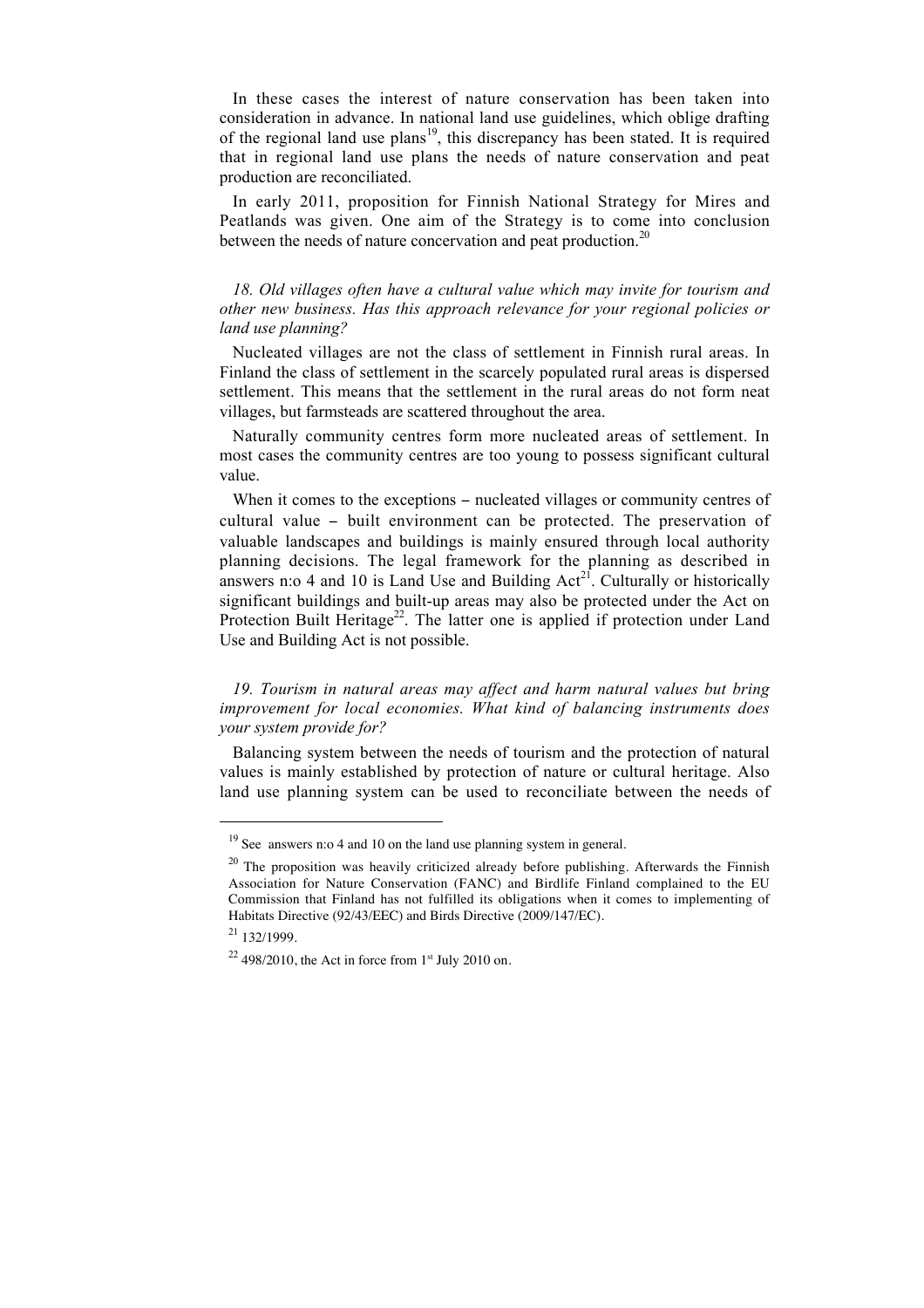tourism and natural values. In the last-mentioned especially shoreline planning is noteworthy: Finland as a 'land of thousand lakes' the Lake District is one of the main tourist attractions. Same applies to the archipelago in southwest of Finland.

The Nature Conservation  $Act^{23}$ , with which the EU Birds and Habitat Directives were mainly implemented, is the main tool for regulating the protection of natural values. The Act also incorporates the legislation necessary for the establishment of the Natura 2000 Network. The protection of cultural heritage as mentioned in answer n:o 18 is another value-based method of balancing system.

The part of the land use planning system significant here is the shoreline planning. Since the shores of lakes and sea are one of the tourist attractions, the planning of the shorelines can be used as a balancing method. According to Land Use and Building Act, new buildings may not be constructed along shores except where this is expressly permitted through local detailed plans or local master plans that also control development in shore areas. If no such planning permission exists, developers have to apply for exceptional building permits. About a quarter of shorelines are now covered by local master plans which control building permits.

When it comes to tourism and rural areas, landscape protection and management must also be noted. Nationally or regionally significant landscapes may be designated as landscape conservation areas under Nature Conservation Act.

The age-old rights known as everyman's right grant everybody the right to roam and take advantage of nature's values. Everyman's right extends even to private land. Traditionally everyman's right has been in force as a customary law, but has as well been taken into different statutes of civil law.

# *20. Are there any restraining factors available? Is there a distinction between natural forests (involving values of biodiversity) and economic forests?*

Finland is the most forested country in Europe: forests cover more than 70 % of the land area. Approximately 13 % of the forest area are protected or under restricted use. In this respect Finnish forest policy has changed significantly over the past decades. There are various combinations of reconciliating the needs between economical forest use and concervation aims.

The protection is based on the network of protected areas. The national parks and strict nature reserves constitute the basic framework of the nature conservation network. Other areas dedicated to biodiversity conservation include strictly protected zones in wilderness areas, protected old-growth forest areas, and areas under several conservation programme.

<sup>&</sup>lt;sup>23</sup> 1096/1996.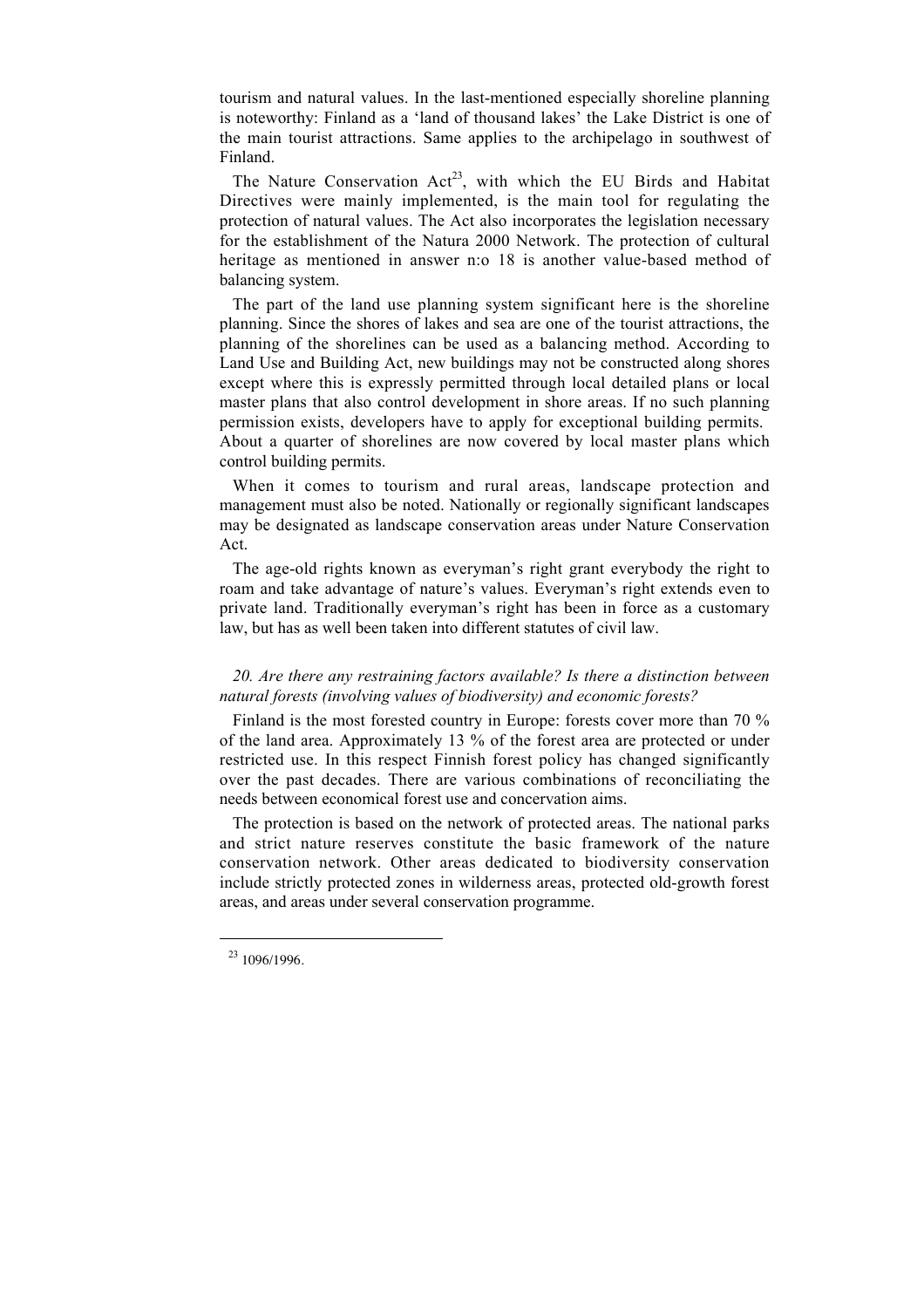Abovementioned areas are supplemented by voluntary forest protection and biodiversity conservation in commercial forests. The voluntary forest protection is important especially in southern Finland, since majority of national parks are located in the northern Finland. The means of voluntary forest protection is the Forest Biodiversity Programme for Southern Finland (METSO). Conservation schemes are largely based on the voluntary participation of landowners willing to safeguard biodiversity in their own forests.

When it comes to biodiversity conservation, the habitats of special importance for biological diversity are defined in the Forest Act. These habitats are usually in their virgin state or slightly modified and they are small in size. Forest management practices have to be carried out in such a way that the special features of these habitats are maintained.

*21. Is it possible for rural land owners to enter agreements with nature conservation authorities in order limit damage caused by their land use (land use restrictions involving temporary compensation)?*

#### **C. Land Use and Development**

*22. The EU and also other international organisations support regional development. The EU has several development programmes with financial support (e.g. Life).– Please give a short report about the importance and content of these instruments for your country and its regions.*

Concerning regional development programs in general answer n:o 2 is referred.

Since the beginning of Life programme in 1992, a total of 118 projects have been financed in Finland. Projects have mainly focused on environmental innovation and nature concervation, only one project has been about information and communication. Total investment to the projects has been approx. 193 M€, of which approx. 84 M€ came from the EU.

Finland has had success in Life programme: the amount of Life projects per capita is the biggest in the Union. When it comes to program Life+, Finnish projects have shared annual funding of approx. 7−10 million euros. The challenge in Finland is to produce sufficiently applications which are of decent quality and competitive enough.

*23. The EU Natura 2000 network supports and sets mechanisms especially for the protection of biotopes and sites. In what manner has this regulation been transposed and administrated in your country (especially art. 3 and 6 of the Habitat Directive 1992)?*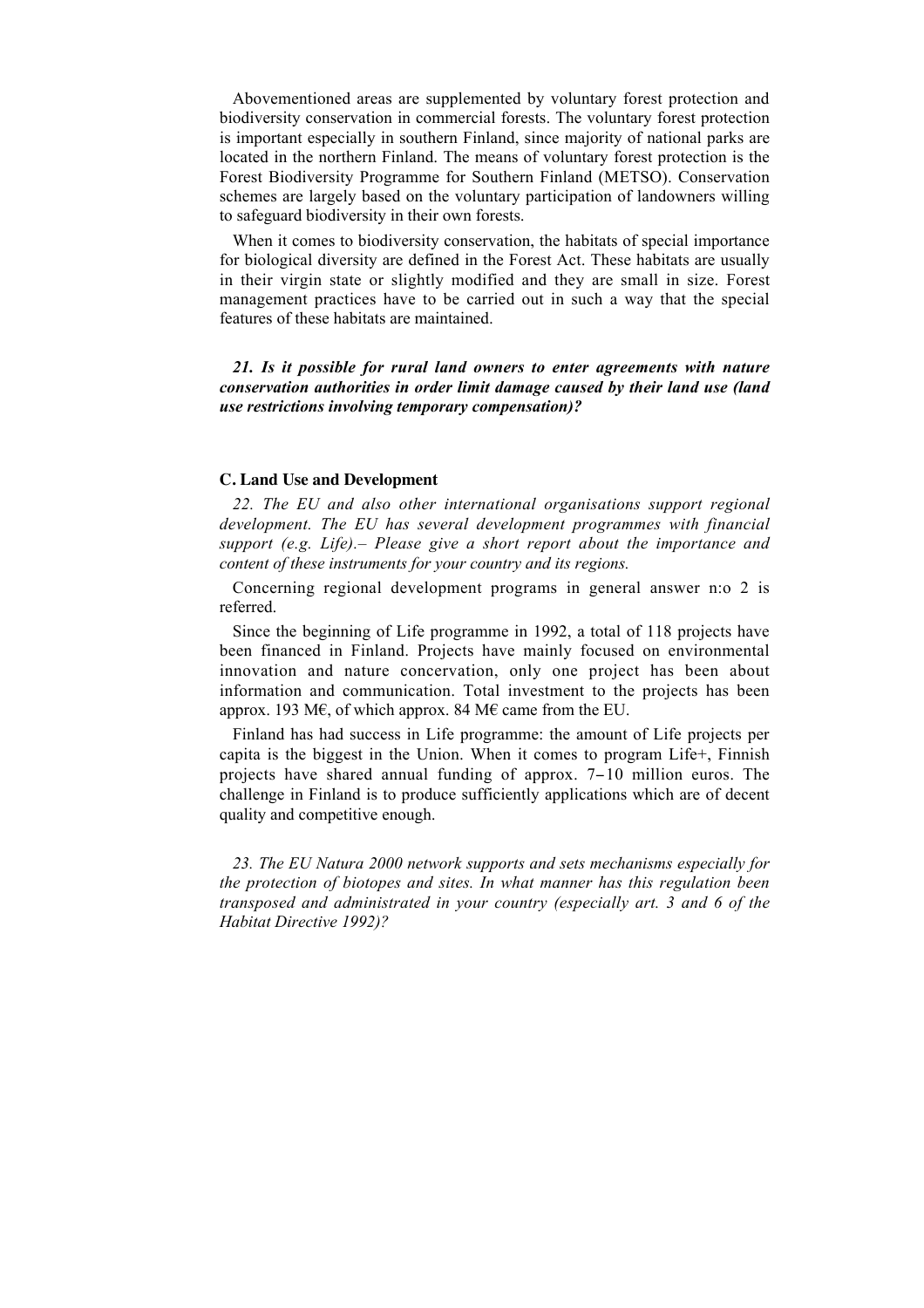The Natura 2000 network has been implemented via various pieces of legislation. Article 3 of the Habitats Directive − the area belonging to the network − the has been implemented in paragraphs of Forest Act, Nature Conservation Act, Wilderness  $Act^{24}$ , Soil Extraction Act<sup>25</sup> or Rapids Protection Act<sup>26</sup>. The piece of legislation with which the Article 3 has been implemented has impact on the actions allowed in the area.

Not all areas belonging to Natura 2000 network have been formed into conservation areas under Nature Conservation Act. This has been necessary only for the areas where the restrictions for the land use have been most severe. The compensations for the land owners have also been regulated in the Nature Conservation Act.

When it comes to implementation of Article 6 of the Habitats Directive, plans and projects likely to have significant effect on the area must be either evaluated in the so called Natura-evaluation or alternatively in EIA procedure. Nonetheless if the project planned would contradict the values protected in the network area, the Council of State can grant an exceptional permit (according to Art. 6(4)). Proceedings mentioned here are regulated in the Nature Concervation Act.

### *24. To what extent does your Natura 2000 list of designated areas cover land in agricultural use (including olive oil and wine areas)?*

The area of Natura 2000 network in Finland is approx. five million hectares. Three fourth of this are areas on land. Natura 2000 network areas have mainly been in concervation use: 97 % of the areas in the network were already in some nature concervation program when the implementation of Habitats Directive begun.

This means that not more than 3 % of the areas in Natura 2000 network could cover land in agricultural use.

## *25. Are there measures for the protection or reconstruction of natural sites damaged by forest fires?*

Protection of forest fires comes mainly from the informative guidance: in season sensitive to fires authorities give restricitions on fire-raising. These forest fire warnings are given in accordance with the weather forecast and during the period of a warning fire-raising is forbidden.

 $^{24}$  62/2991.

 $^{25}$  555/1981.

 $^{26}$  35/1987.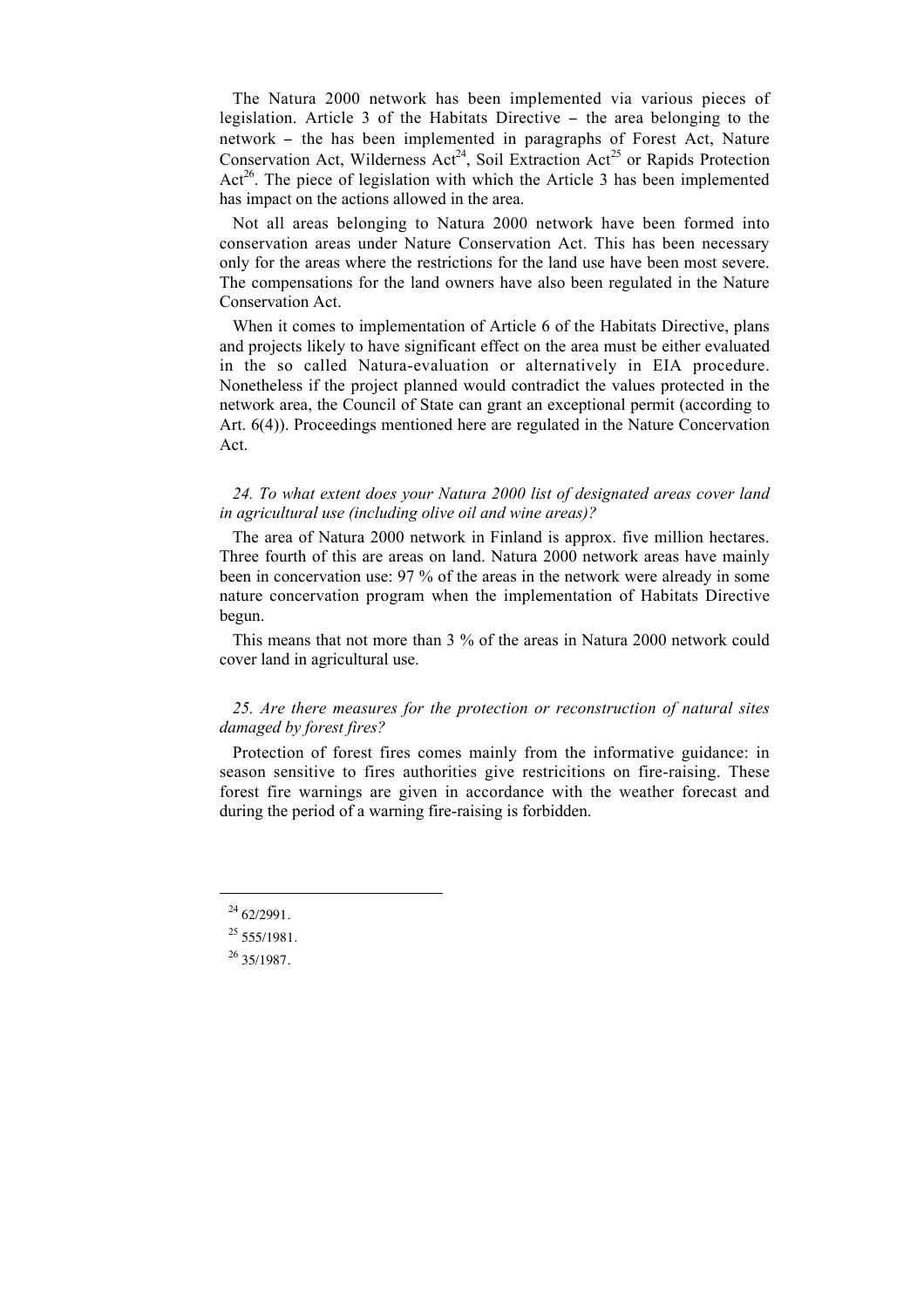Fire-raising in open land is not part of the everyman's right. During times when no forest fire warning is present, fire-raising in terrain is not allowed without landowners permission.

Regarding to reconstuction of natural sites, a government enterprise administrating state owned land, Metsähallitus, restores areas after forest fires. Above mentioned Life+ financing tool has been in an important role in restoring activities. Also METSO program mentioned in answer n:o 20 has provided financing for the restoring activities.

*26. What instruments does your system provide for, in order to protect rural waters and natural areas against diffuse (non-spot) emissions caused by local activities?*

When it comes to diffuse emissions caused by local activities, the environmental pollution protection system in Finland is less structured than it is with respect to point source pollution. Diffuse emissions from agricultural activities to rural waters cause eutrophication, which is the most serious problem in the Finnish coastal waters. Proceeding comparable with the permission system used in the IPPC Directive do not exists in the prevention of non point source pollution.

The most important instrument in protecting rural waters is the agricultural environmental aid system financed by national funds and EU. The aim of agrienvironmental support is to encourage framers to take measures that promote biodiversity and reduce the harmful impacts of nutrients in runoff from farmland on inland waters and (eventually) on the sea. Approx. 90 % of Finnish farmers has committed themselves to the scheme.

Through the scheme farmers commit themselves to carry out basic agrienvironmental sub-measures, additional measures defined on a farm-specific basis, and in some cases also special sub-measures covered by special agreements. The actions supported in special agreements are e.g. establishing and managing riparian zones to protect water bodies, management of traditional biotopes and runoff water treatment methods.

Alongside with the environmental aid system rural waters are also protected by the implementation of the Nitrates Directive<sup>27</sup>. The Directive is implemented as the Nitrates Degree<sup>28</sup>. Degree is binding regardless the farmer's position in the environmental aid system. Currently similar regulation is planned for the phosphorus load caused by the agricultural activities.

<sup>&</sup>lt;sup>27</sup> 91/676/EEC.

<sup>&</sup>lt;sup>28</sup> 931/2000.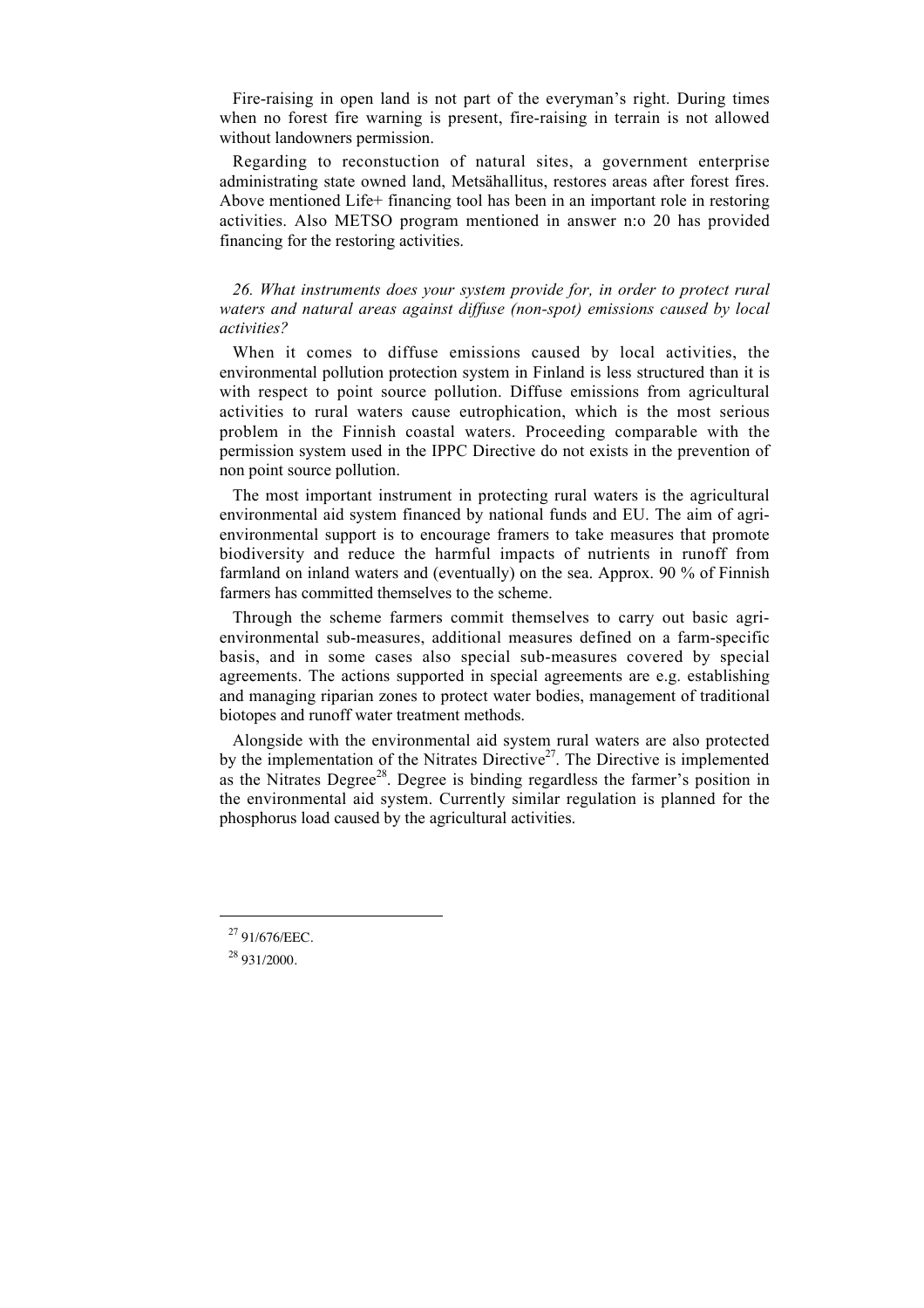## *27. What planning instruments do you have for villages and other populated rural areas?*

The land use planning system in general is described in answers n:o 4, 8 and 10. Forms of land use plans used in populated rural areas are local master plans and local detailed plans. These are prepared and approved in local level, meaning by municipal authorities.

Local master plans define land use patterns at municipal level in general terms, allocating different areas for different land uses such as housing, traffic, services and recreation. Local master plan is the general plan for municipalities. Local master plans can be drafted for the municipality as a whole, for a part of the municipality or as a joint master plan for several municipalities.

Generally local master plan is presupposed for the drafting of local detailed plan. Local detailed plans determine the characteristics of local neighbourhoods, covering land uses and all types of construction. The locations and sizes of buildings, streets and parks are all defined in detail.

## *28. How are rural actors (local or their organisations) involved in the development of programmes and land use plans?*

When it comes to land use planning, participation rights are guarded in law, in Land Use and Building Act. Generally speaking plans are drafted in interaction between public authorities and those whose circumstances or interests the land use plans might significantly affect.

Actors − persons or organizations − are entitled to take part in drafting of plans if the plan might have a significant effect on their circumstances or interests. This means that the participation rights in the planning are wide: landowners, inhabitants and others who use the area are included.

Organizations are included if the drafted plan pertains to their field of organizations activities. If the effects of the plan oversteps municipality borders, also members of another municipality and organizations there are entitled to participate in the process.

Ways of participating are similarly wide. One can have direct contact with the authority drawing the plan, take part in information sharing and discussion forums organized by authorities, or giving ones opinion while the plan is displayed for public inspection.

With respect to the development programs, participation rights are not as establishes as when it comes to land use planning. Development programs are more of a political processes in their nature and as such the participation rights are not as crucial for the impartiality as in more normative procedures.

In the Rural Development Programme for Mainland Finland for the period of 2007−2013 the starting point for the activity supported is actor's own idea for the development of the area. The range of tools in the development program is wide and meant to be continuously enchanted to meet the changing needs of the